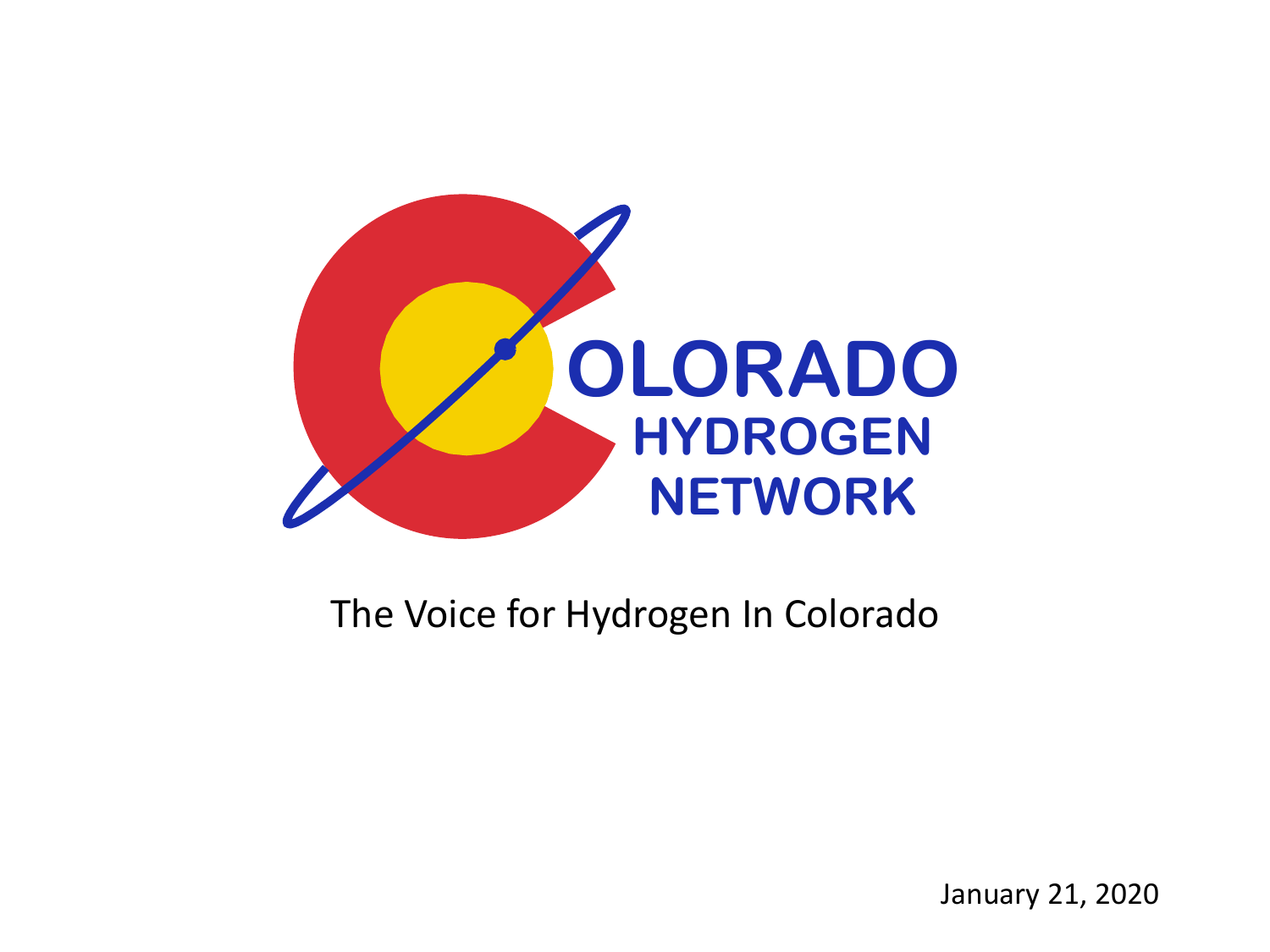### **Agenda**

- Around the room introductions
- Hydrogen fueling stations in Colorado
	- Mahesh Albuquerque, Director Oil &Public Safety
- What is CHN Description of the organization
	- CHN founding timeline
	- CCIA partnering
	- Officers and Board
	- Engagement and Membership
	- Meetings
	- Membership Benefits and Dues
	- Activity Update & Budget report
- Initiatives for the full-day action planning meeting
	- February 6, CSU Powerhouse in Fort Collins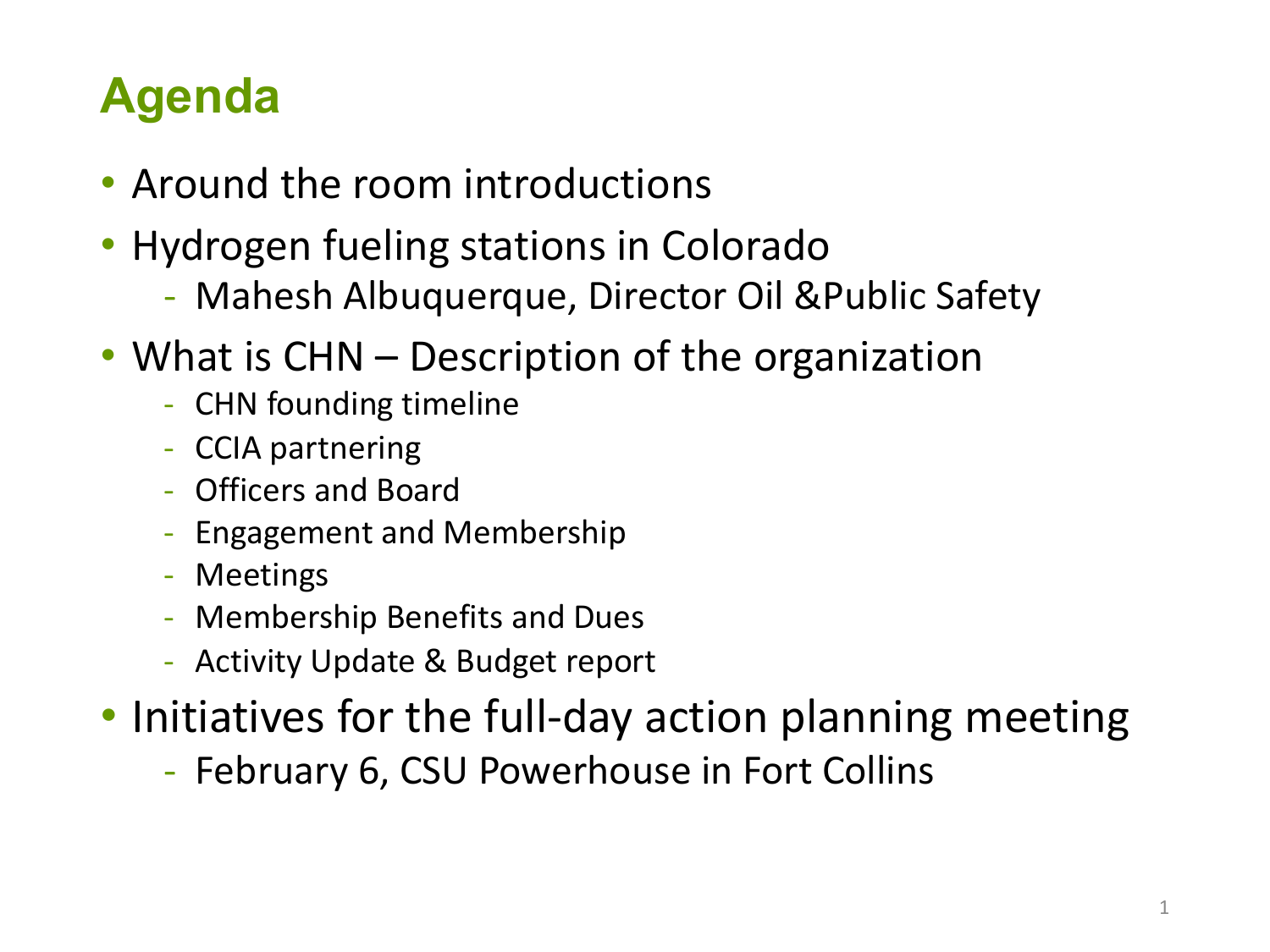### **Colorado Hydrogen Network Organizers**

- Brian DeBruine
	- Committing to work CHN full-time (no charge to CHN)
	- Retired Systems Engineer (BSEE)
		- 36 years with Honeywell Aerospace
		- New business pursuit leader & engineering manager
	- Experience as President of a non-profit (Chamber Orchestra Albuquerque)
	- Passionate about deploying Fuel Cell EV's in Colorado & eventually the US
- Frans Westenbrink
	- Retired as VP and General manager of Woodward Inc, Ft. Collins after 29 years
	- Started his engineering career in Europe, coming to the US in 1999
	- Frans has depth of knowledge with large engines, microgrids, energy storage and non-carbon fuels
	- Currently leading his own business Two Degrees Consultancy providing strategy development and execution related to the Energy Transition
- Dr. Bryan Willson
	- Executive Director of the Energy Institute at Colorado State University, and the Bryan Willson Presidential Chair
	- Professor of Mechanical Engineering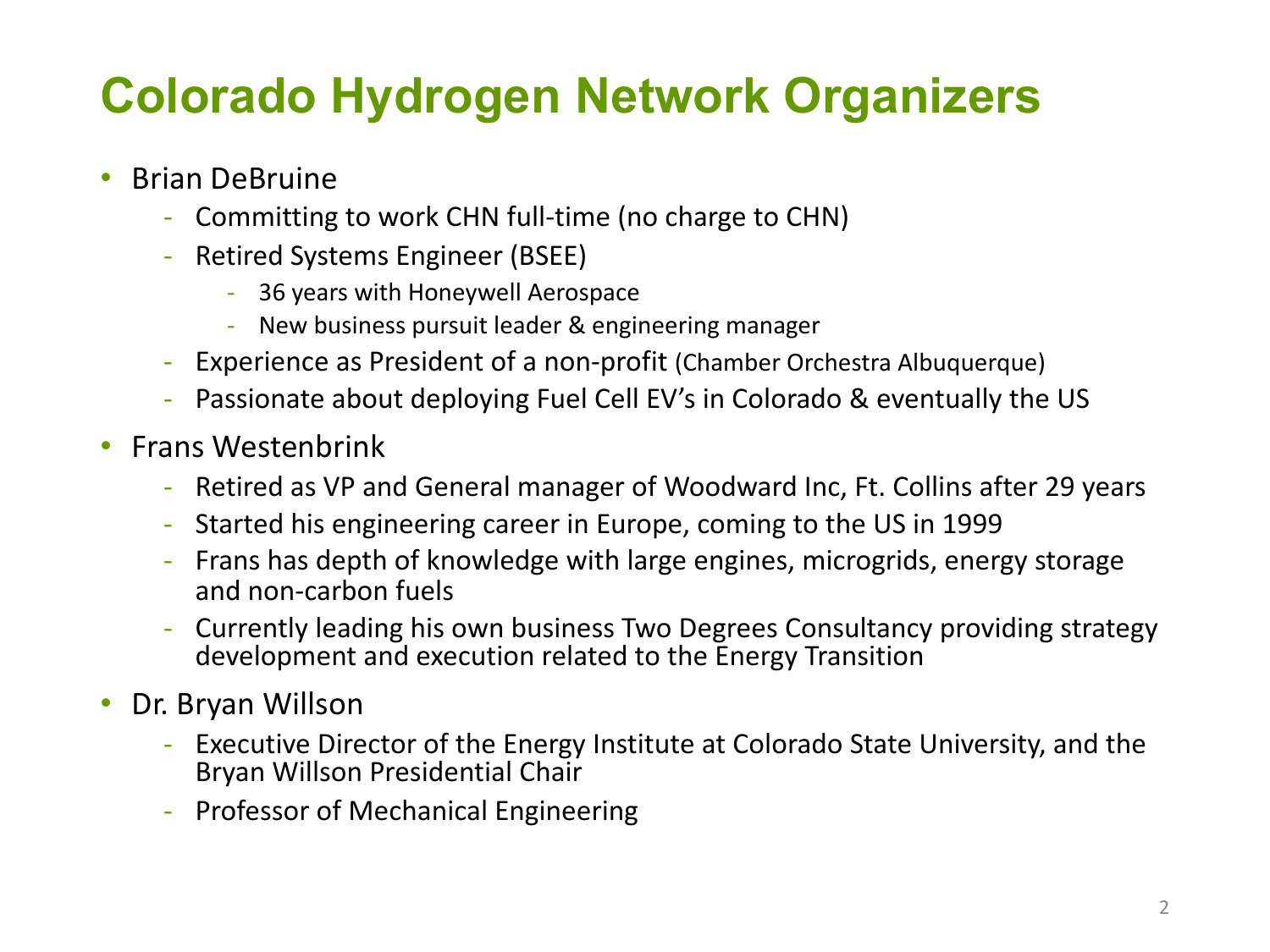### **Around the Room Introductions**

- Government, university and Labs
	- Who you are
	- What you do
	- Your aspirations for CHN and limits to your engagement
- Business members
	- Who you are
	- What your company does
	- Your aspirations for CHN
	- How much time (if any) would you be willing to commit to CHN?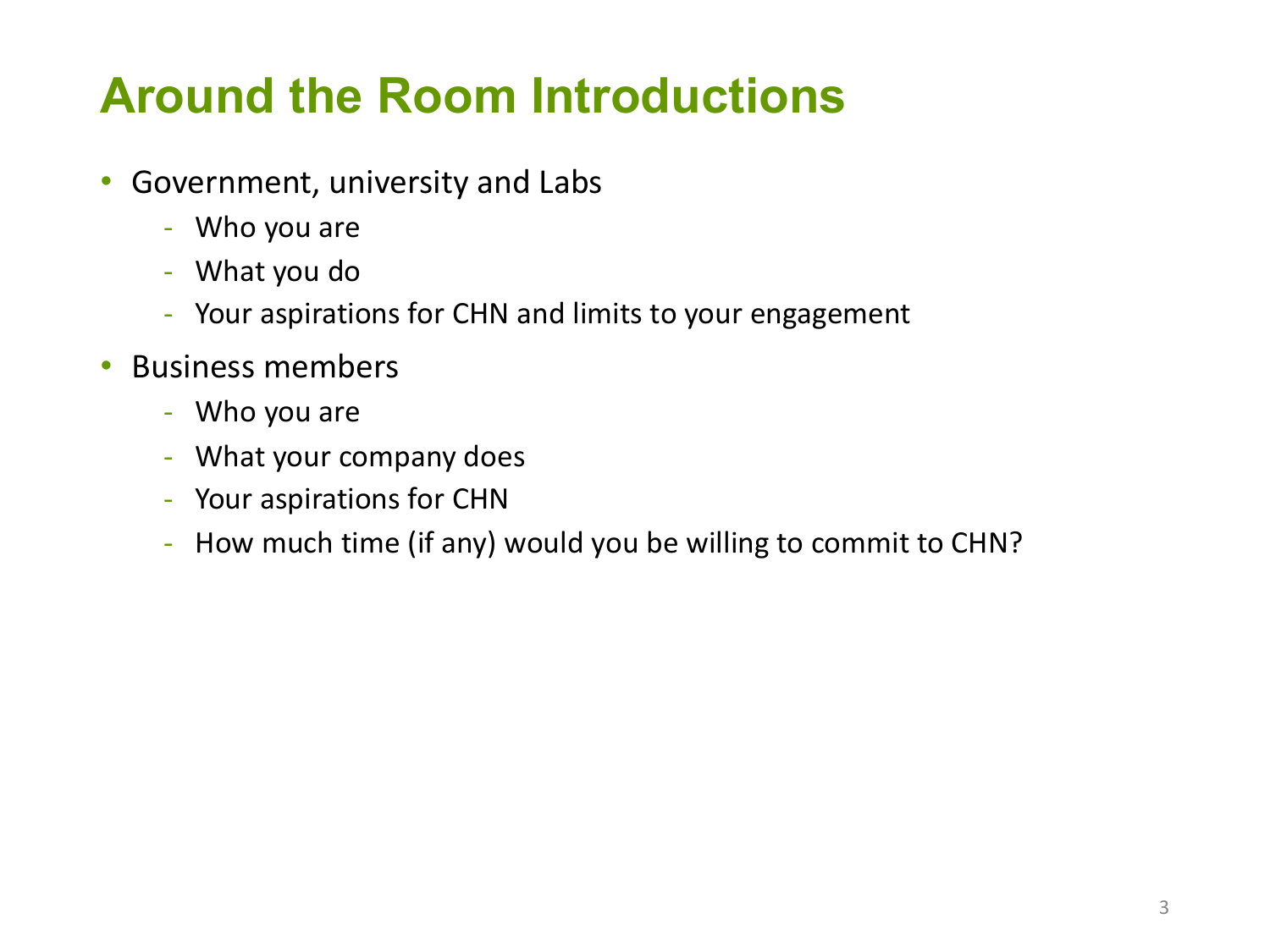# **Mahesh Albuquerque**

Director, Division of Oil & Public Safety

Colorado Department of Labor and Employment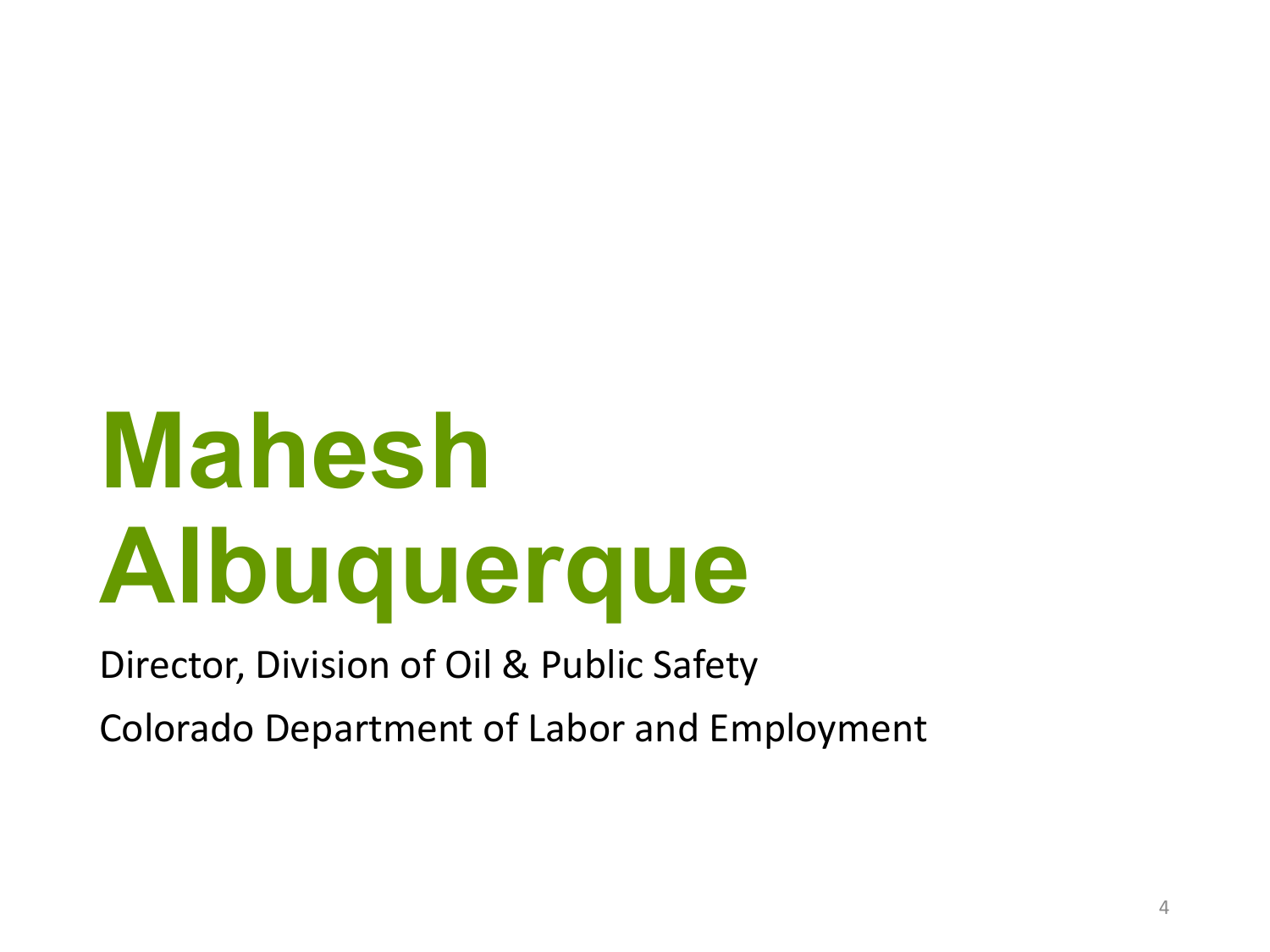### **CHN Founding Timeline**

- November
	- Two independent groups were pursuing creation of a hydrogen advocacy group
	- Both met Nov 20 at all-day  $H_2$  strategy meeting in Ft. Collins hosted by CSU
	- Decided to jointly create a hydrogen advocacy organization
- Meeting held Dec  $6<sup>th</sup>$  to found the organization
	- Attendees: CCIA, NREL, DoE, CDOT, RAQC, Colo Oil & Public Safety, Colo Energy Office and hydrogen businesses
	- Review of organization plans, structure, mission and contributors
	- Selected the name Colorado Hydrogen Network
	- Group was unanimous that Organizers should proceed
- During December
	- Incorporated CHN in Colorado as a non-profit
	- Website created and launched [www.colorado-hydrogen.org](http://www.colorado-hydrogen.org/)
- January
	- Decision to partner with Colorado Cleantech Industries Association

*Creation of CHN has Been Guided by Collaboration From All Colorado Hydrogen Stakeholders*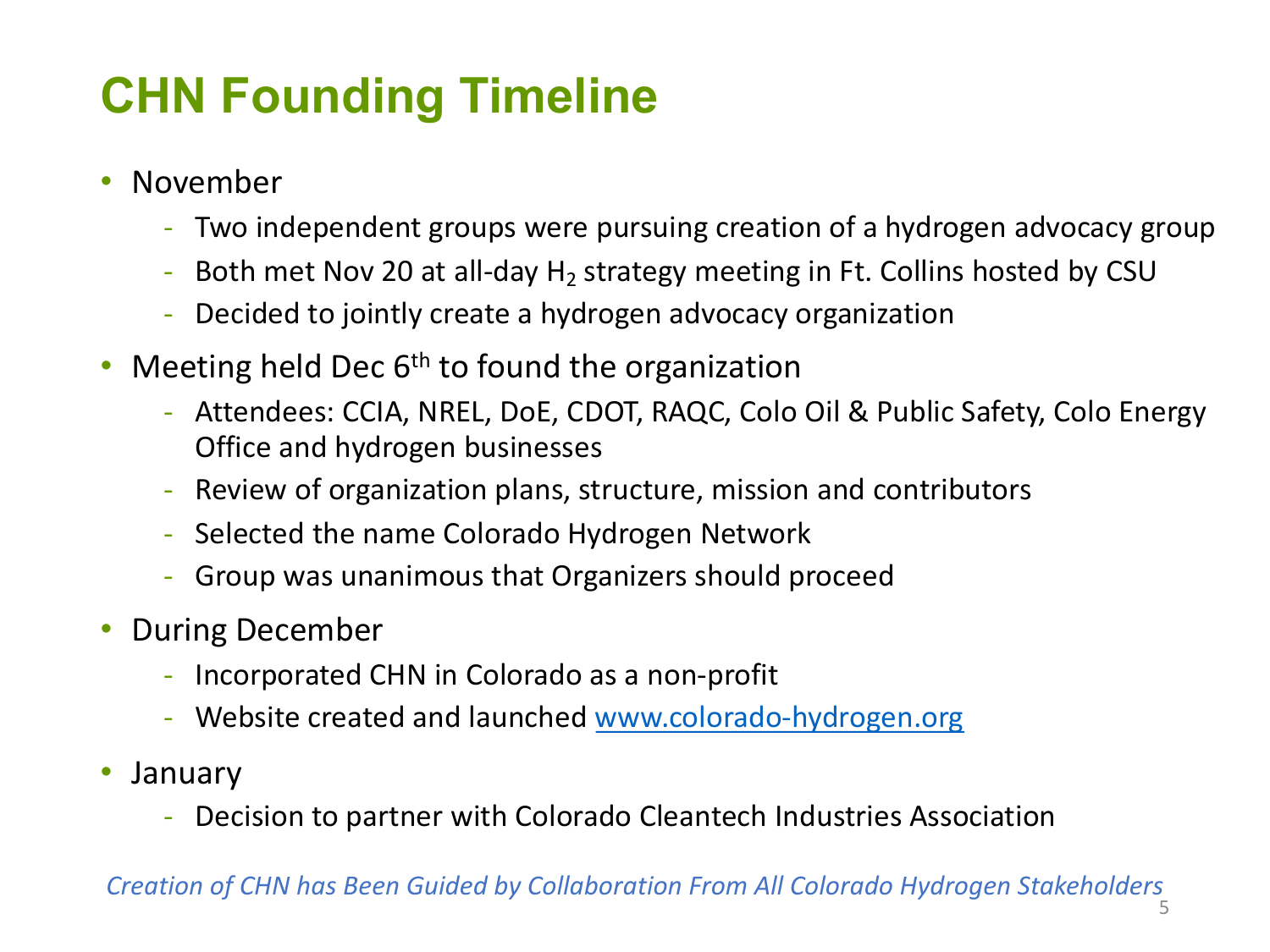### **CHN Partnering With CCIA**

- CHN has decided to partner with the Colorado Cleantech Industries Association
	- CHN will be an Initiative of CCIA operating under the umbrella of CCIA
	- CHN can evolve into an independent entity if desired
- Advantages for Members
	- Networking with CCIA members
	- Resources, publications and events
- Advantages for CHN
	- Brings CCIA credibility to CHN organization
	- Business address plus conference room for meetings
	- Connection to CCIA members and network
	- Advice, guidance & mentoring
	- Access attorney and accountant
- Advantages for CCIA
	- Expands CCIA's role in the Colorado clean tech space
	- Expands membership



coloradocleantech.com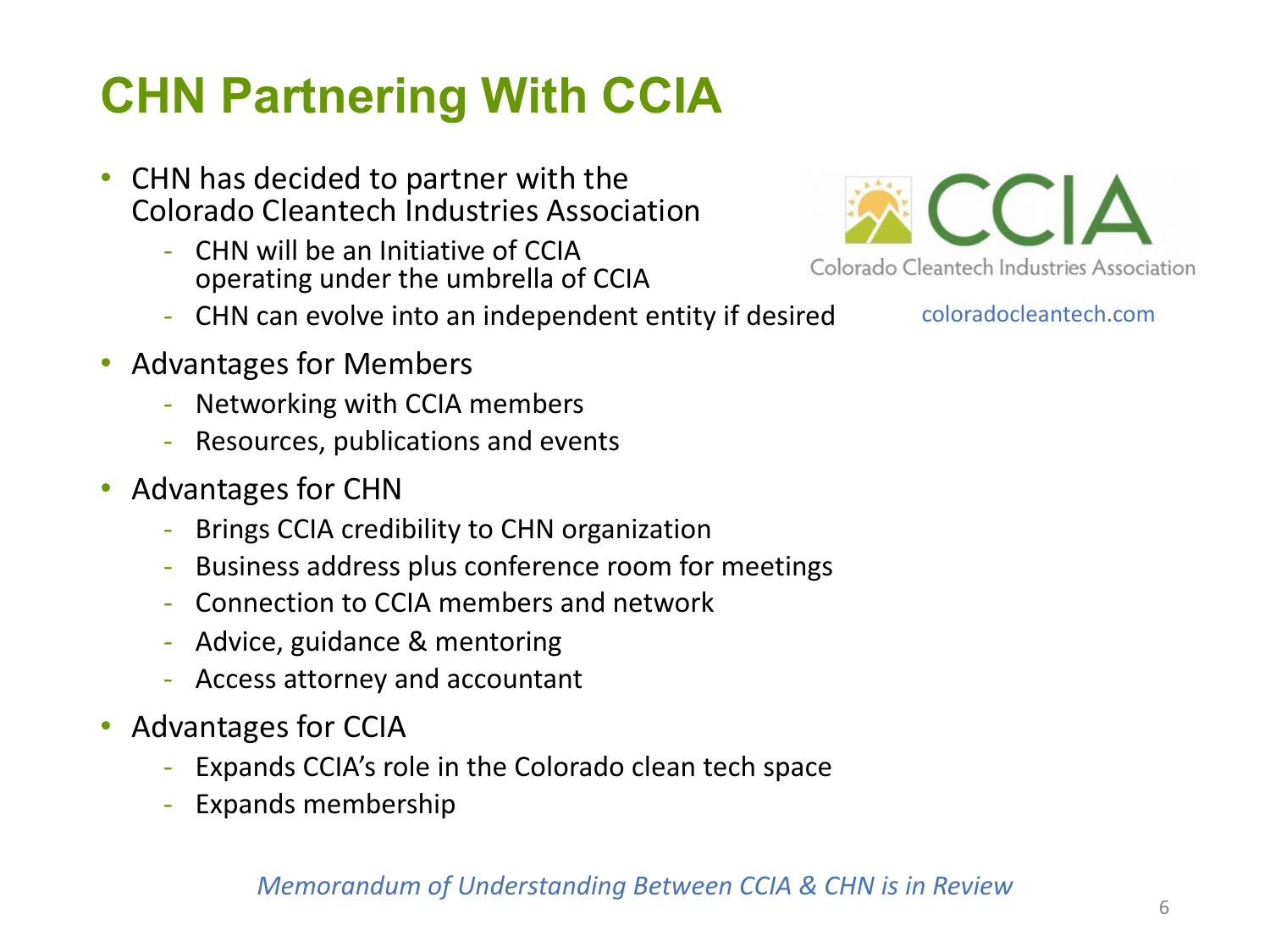### **CHN Officers and Advisory Board**

**CHN Officers**

#### • Officers

- Initial officers nominated by members or self-nominated, appointed by CCIA Exec Director
- Nominated by members or self nominated, elected by Advisory Board
	- CHN Director
	- CHN Deputy Director
	- Communications Director
- From CCIA
	- CCIA Partnership Director

#### • Advisory Board

- Nominated by members or selfnominated
- Elected by members, Advisory Board and Officers

| <b>Responsibilities</b>      | <b>CHN Director</b> | <b>CHN Deputy Director</b> | <b>Communications Director</b> | Partnership Director (CCIA) |
|------------------------------|---------------------|----------------------------|--------------------------------|-----------------------------|
| <b>Chair Board Meetings</b>  | X                   | Alt                        |                                |                             |
| <b>Meeting Minutes</b>       |                     |                            | X                              |                             |
| <b>Manage Website</b>        |                     |                            | x                              |                             |
| <b>Bookkeeping</b>           | X                   | X                          |                                |                             |
| <b>Budget and Finances</b>   | x                   |                            |                                | x                           |
| Taxes (by CCIA)              | x                   |                            |                                | x                           |
| <b>Strategy and Planning</b> | X                   | X                          |                                | x                           |
| <b>Monthly Newsletter</b>    | X                   | X                          | Χ                              |                             |
| Oversight                    |                     |                            |                                | Χ                           |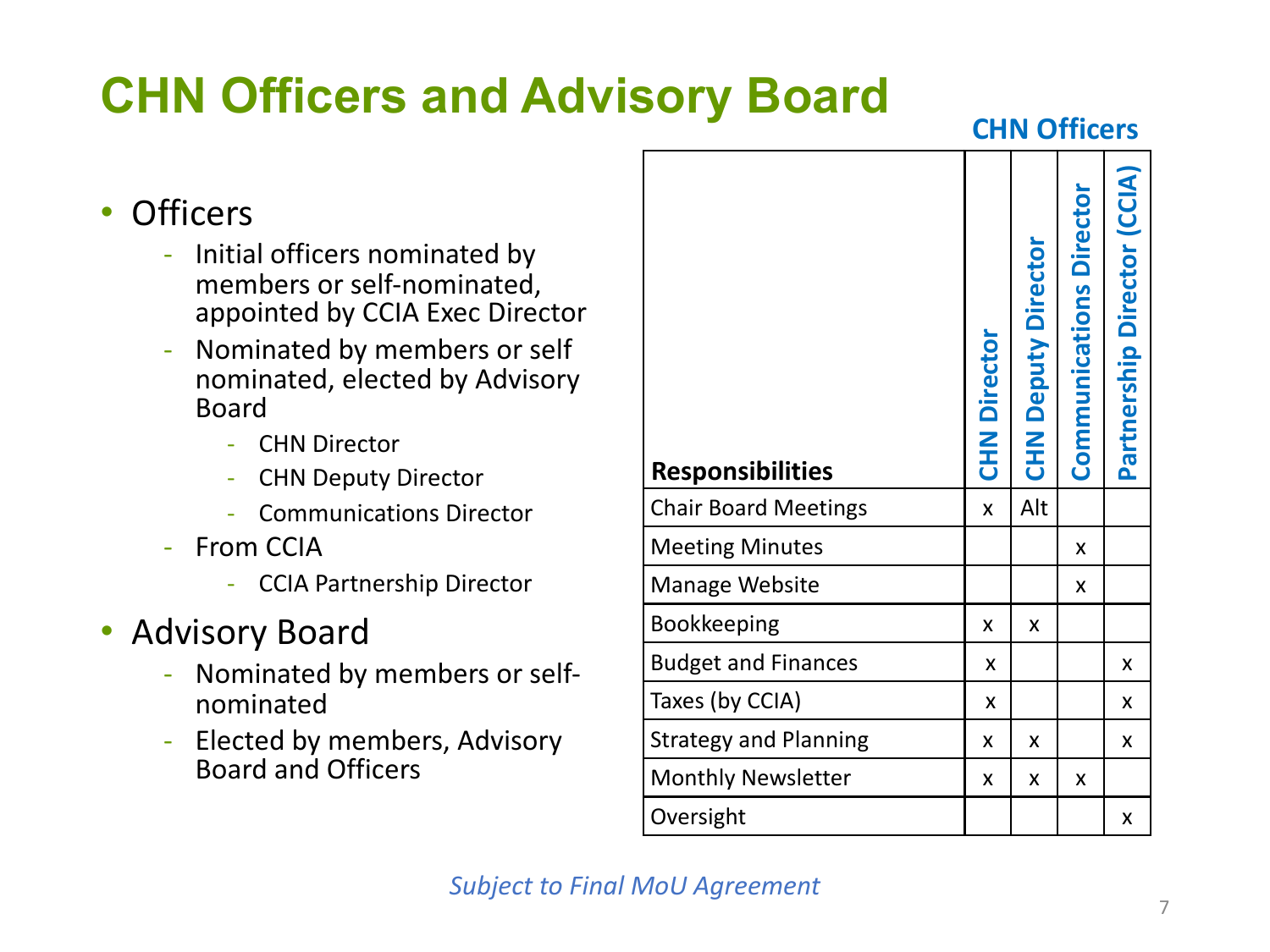#### **The Network – Engagement & Membership**

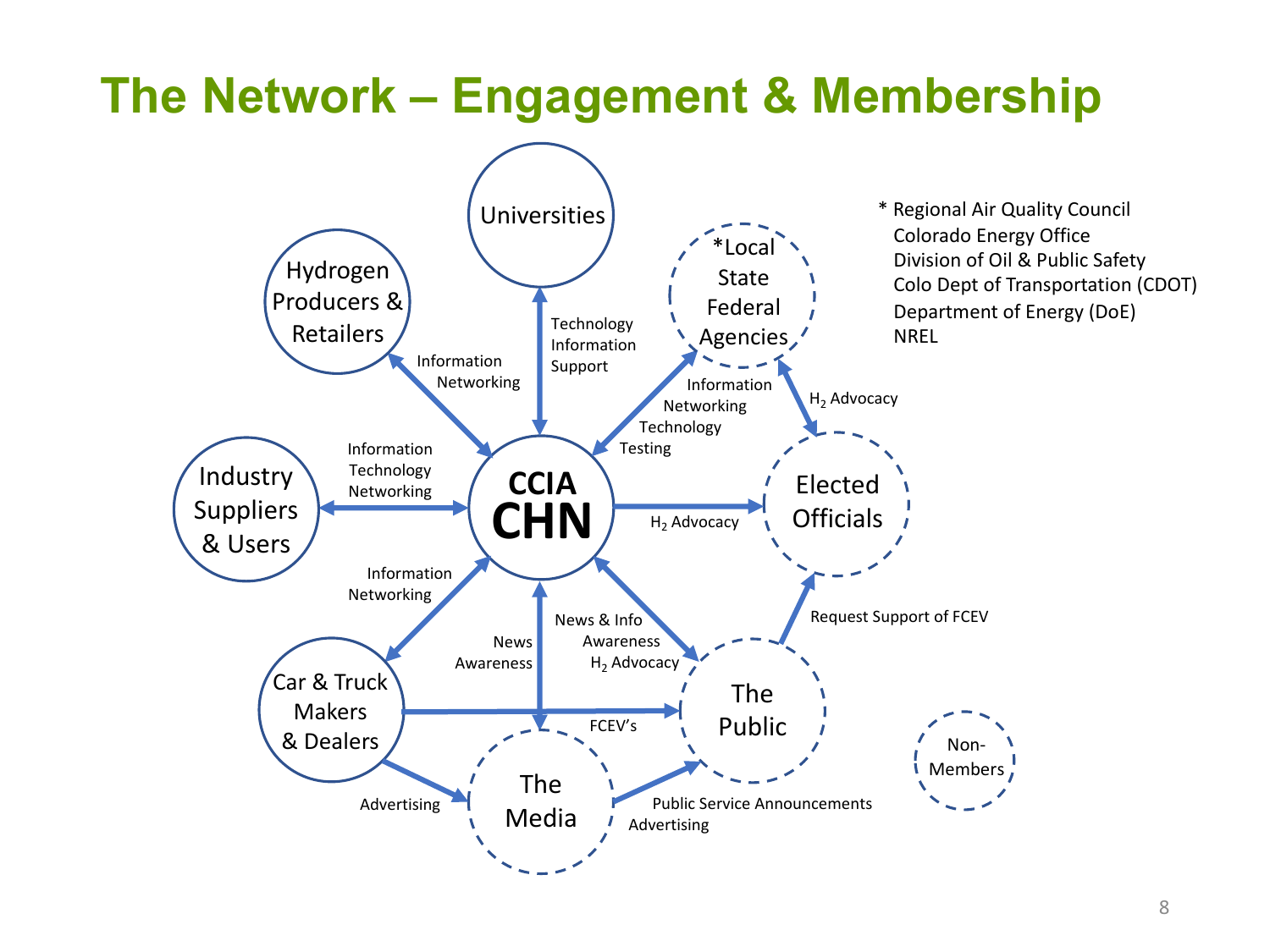### **Meetings**

- Monthly board meetings
	- Third Tuesday of month, 3:30 to 5:30 PM 1607 Cole Blvd, Bldg 16, Lakewood, "Big Dipper" conference room
	- Budget review, approval of minutes, motions & voting
	- New business
		- Technology updates
		- Business opportunities
		- Legislative updates
		- Propose or status of initiatives & projects
		- Trade show discussion
		- Subjects for ad hoc meetings
- Follow parliamentary procedure (Robert's Rules of Order)
	- To keep meetings professional, polite, productive, and punctual
	- The agenda Shall be followed
	- Everyone has a voice, but majority rules
	- Detailed minutes Shall be kept
- Additional ad hoc meetings for
	- Working groups, planning, initiatives, action plans (Energy grid, transportation, education, new technology, funding, marketing)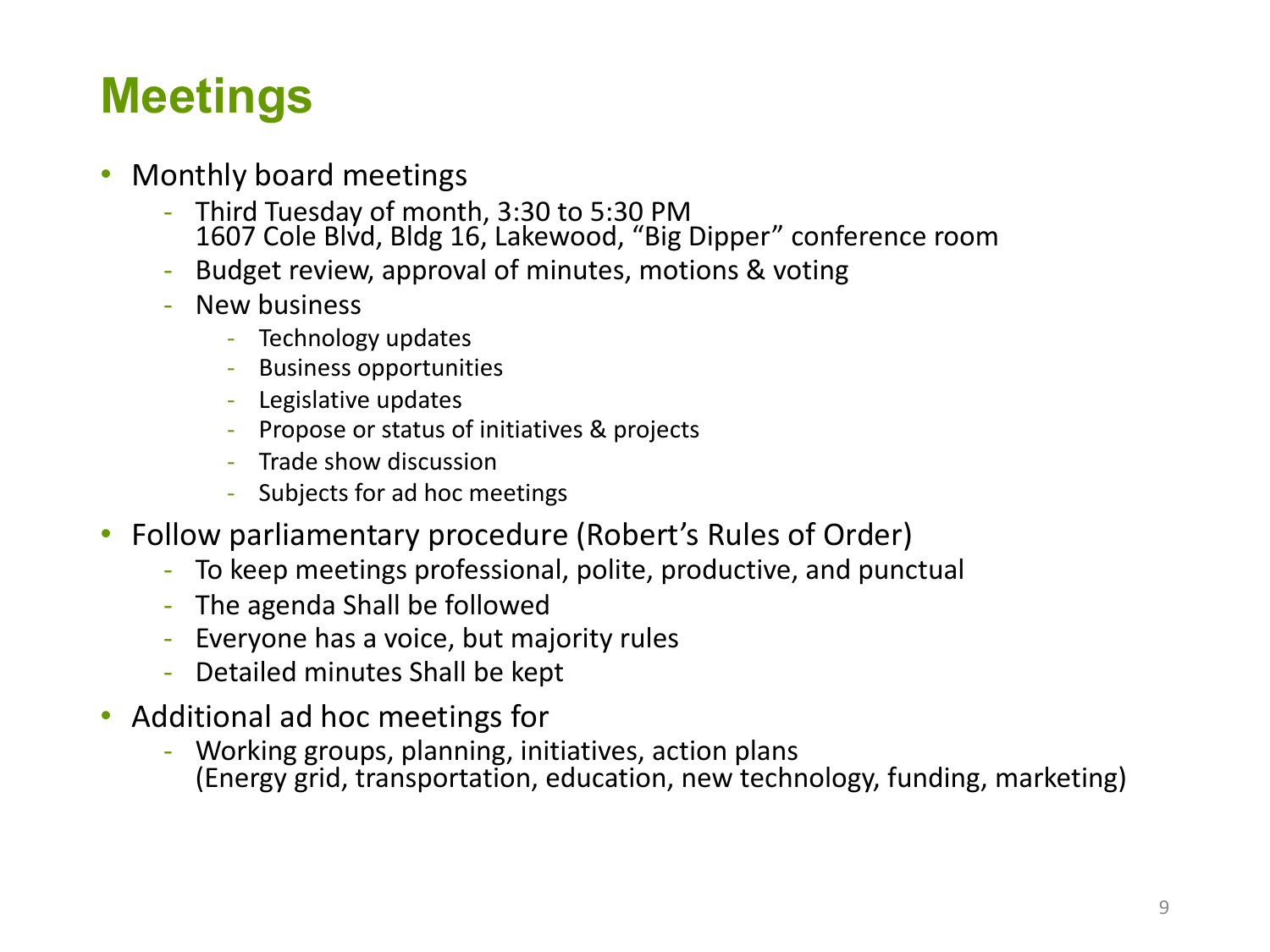#### **Member Benefits and Dues**

#### **Member Benefits**

- Connection to CCIA
	- Large network of companies
	- Legislative lobbying
	- Resources, events, and publications
- Networking opportunities with labs business, government, university, energy and transportation
- State & local government advocacy
- Roadmap, initiatives and action planning meetings
- Public and media awareness
- News and updates on the industry and funding

| <b>CCIA-CHN Membership</b> |                    |  |  |  |
|----------------------------|--------------------|--|--|--|
| <b>Number of</b>           | <b>Annual Dues</b> |  |  |  |
| <b>Employees</b>           |                    |  |  |  |
| >151                       | \$10,000           |  |  |  |
| 51-100                     | \$5,000            |  |  |  |
| 21-50                      | \$2,500            |  |  |  |
| $1 - 20$                   | \$1,000            |  |  |  |
| Individuals                | \$500              |  |  |  |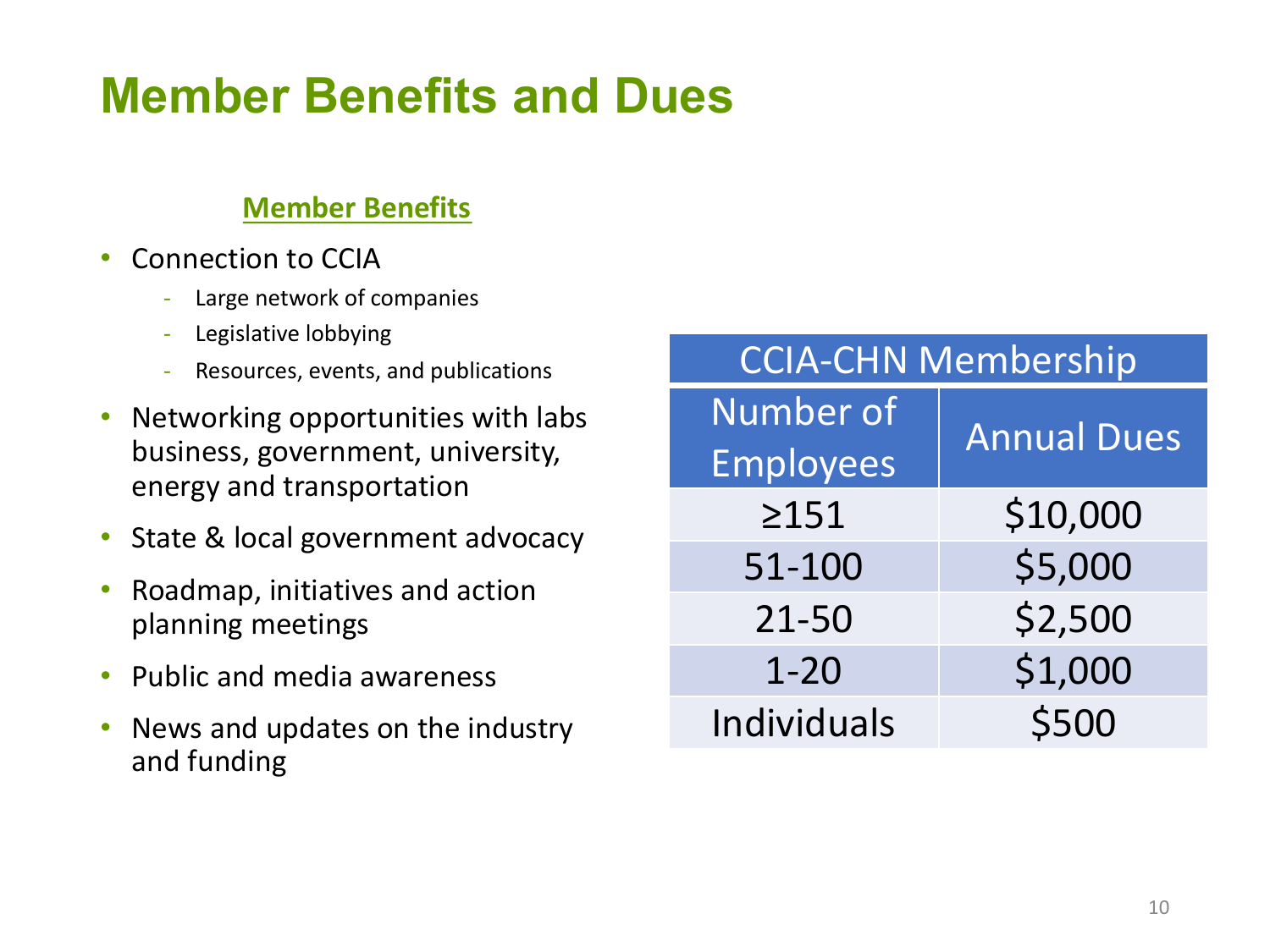### **Administrative Activities**

#### **Completed**

- $\checkmark$  Website: www.colorado-hydrogen.org
- $\checkmark$  Articles of Incorporation: 20198038363
- Employer Identification Number (EIN): 84-4174766
- $\nu$  DUNS Number: 091545117

#### **Next Steps**

- Finalize CCIA-CHN Partnering Memo of Understanding (MoU) February
- Start member sign-up Late-February
- Nomination of board members and officers March
- Appointment of officers by CCIA Exec Director Late March
- Election of board members End of March
- Ratification of Bylaws  $-2<sup>nd</sup>$  quarter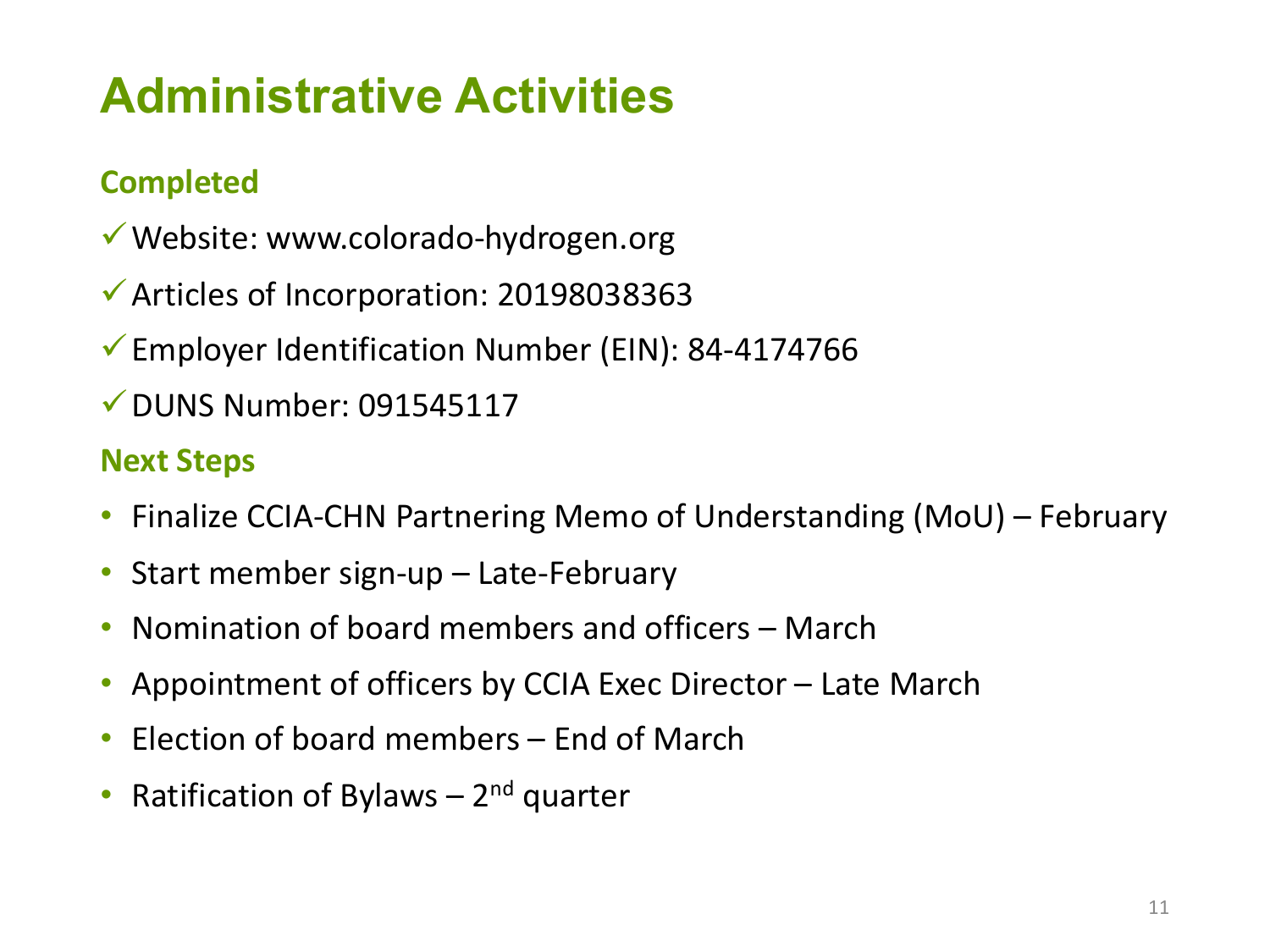#### **Budget Report**

| <b>Date</b>      | <b>Description</b>            | <b>Debit</b> | <b>Credit</b> | <b>Description</b>                    |
|------------------|-------------------------------|--------------|---------------|---------------------------------------|
|                  | 11/14/19 NAMECHEAP.COM        | $-524.32$    |               | <b>Web Domain Purchase</b>            |
|                  | 12/4/19 OFFICEMAX/DEPOT 6408  | $-556.96$    |               | <b>Meeting Badges</b>                 |
|                  | 12/22/19 Wix.Com Inc.         | $-5264.00$   |               | Website Pro (no ads)                  |
|                  | 12/22/19 Wix.Com Inc.         | $-560.00$    |               | <b>Website Mailbox</b>                |
|                  | 12/22/19 NAMECHEAP.COM        | $-530.22$    |               | Web Domain extension 2 years          |
|                  | 12/26/19 SOS REGISTRATION FEE | $-550.00$    |               | Articles of Incorporation             |
| 12/31/19 ZOOM.US |                               | $-515.67$    |               | 1 month Web Meeting                   |
| 1/6/20           | <b>IRS EIN</b>                | $-5247.00$   |               | <b>Employer Identification Number</b> |
|                  | <b>Donation B. DeBruine</b>   |              |               | \$748.17 Donation                     |
|                  | Total                         | $-5748.17$   | \$748.17      |                                       |